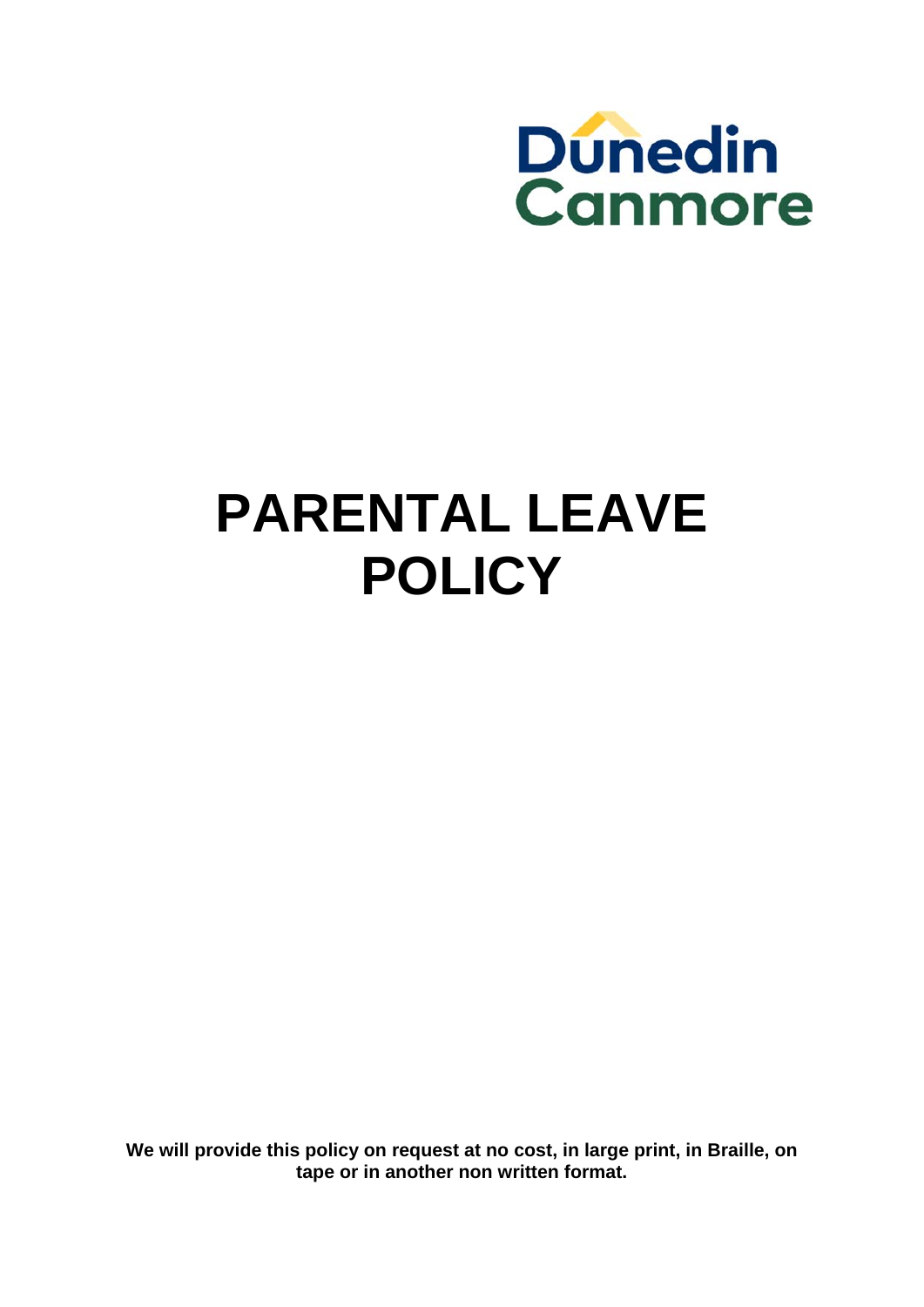# **PARENTAL LEAVE**

## **GENERAL PRINCIPLES**

Detailed legislation applies to parental leave. This procedure details entitlements to Parental Leave based on certain qualifying conditions.

The Group's aim is to inform all eligible employees of their entitlement to statutory parental leave and to ensure that those rights are understood by employees who qualify.

The purpose of Parental Leave is to enable employees who have a parental responsibility, time off to spend with and to look after a child, or make arrangements for a child's welfare.

### **QUALIFYING CONDITIONS**

In order to qualify for Parental Leave, employees (male and female) must satisfy the following conditions;

- Have or expect to have parental responsibility for a child
- Are named on the child's birth or adoption certificate
- Have one year's continuous employment with the Group
- Have a child who is under the age of 18 or
- Have a child who was adopted and is under the age of 18.

#### **LENGTH OF PARENTAL LEAVE**

Eligible employees are entitled to 18 weeks for each child.

Parental Leave is unpaid and must be taken up prior to the child's 18<sup>th</sup> birthday

A week's leave is equal to the individual employee's normal weekly working hours/days.

Parental leave can normally be taken in blocks of one week although more can be taken up to a maximum of 4 weeks in any 12 month period for the relevant child. Should an employee wish to take more than 4 weeks parental leave in any one year, they should speak to their Line Manager in the first instance.

#### **NOTIFICATION AND EVIDENCE TO TAKE PARENTAL LEAVE**

Employees must give the Group at least 21 days' notice in writing of their request to take Parental Leave, stating the start and end date of the proposed parental leave. This must be given to the employee's Line Manager, who will respond in writing and the leave will be recorded on the flexi time system.

Except in circumstances involving birth or adoption, the Group can reserve the right to postpone the employee's parental leave of up to 6 months, when it is considered the employee's absence will unduly disrupt the business. (i.e. if a number of employees are requesting the same time off). However, leave cannot be postponed so that the leave ends after the child's 18<sup>th</sup> birthday. Leave cannot be postponed when the employee gives notice to take it immediately after the birth or adoption of a child.